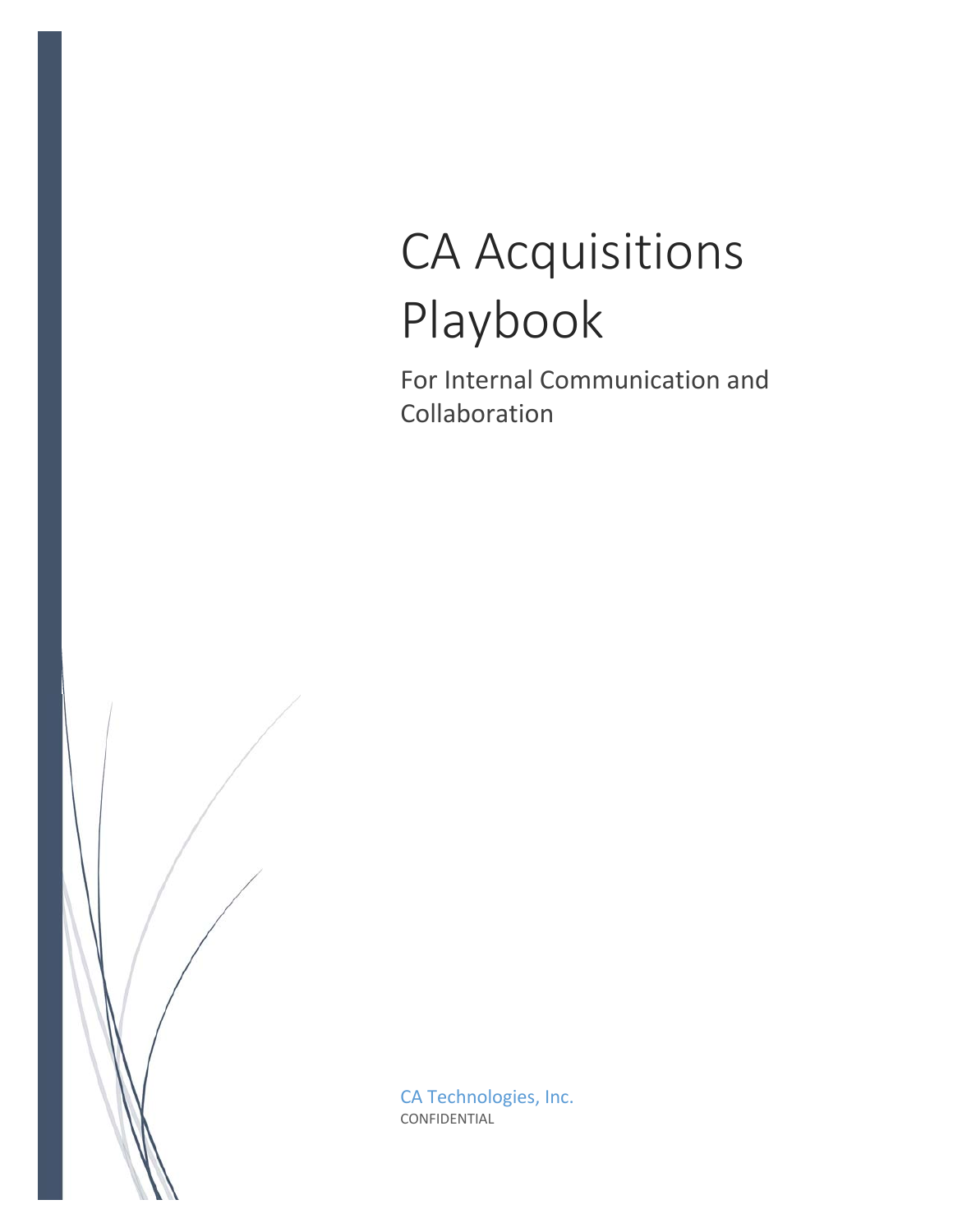#### Prepared by

# X

Dr. Sang Sur M&A Lead, Global Information Systems

#### Approved by



Integration Management Office



Corporate Strategy

 $\bm{\mathsf{X}}$ 

Corporate Business Development

X

X

GIS, Business Solutions Group

X

GIS, Systems and Technology Office

GIS, Information Mgmt and Shared Services

 $\bm{\mathsf{X}}$ 

X

Sales

Sales Operations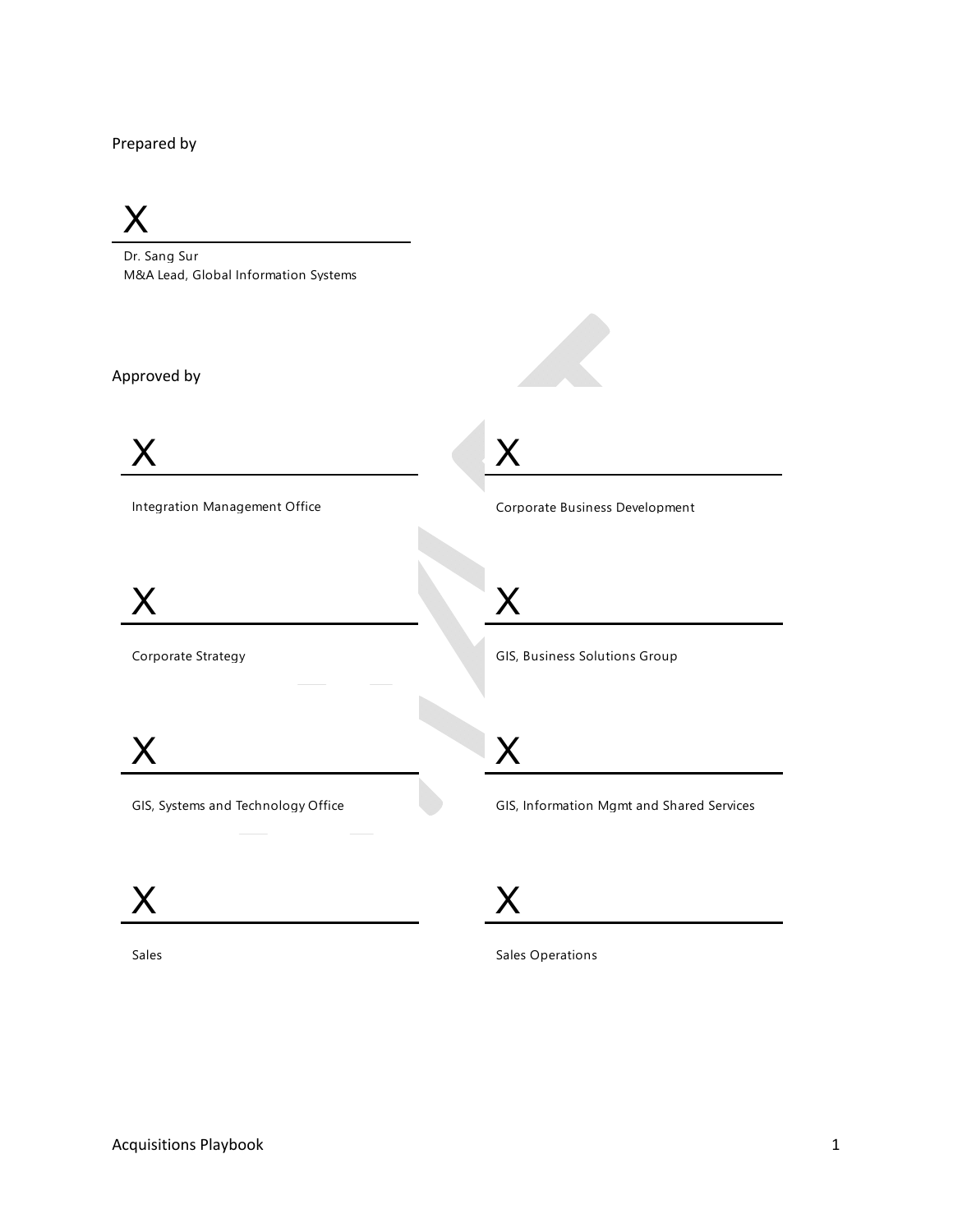| Marketing                                | Marketing Operations         |
|------------------------------------------|------------------------------|
|                                          |                              |
| X                                        | X                            |
| Finance                                  | <b>Professional Services</b> |
|                                          |                              |
| X                                        | X                            |
| Support                                  | Human Resources              |
|                                          |                              |
| X                                        | ${\sf X}$                    |
| Technology / Product Management / Engine | Admin Services               |
|                                          |                              |
|                                          |                              |
| Financial Planning and Analysis (FP&A)   |                              |
|                                          |                              |

the contract of the contract of the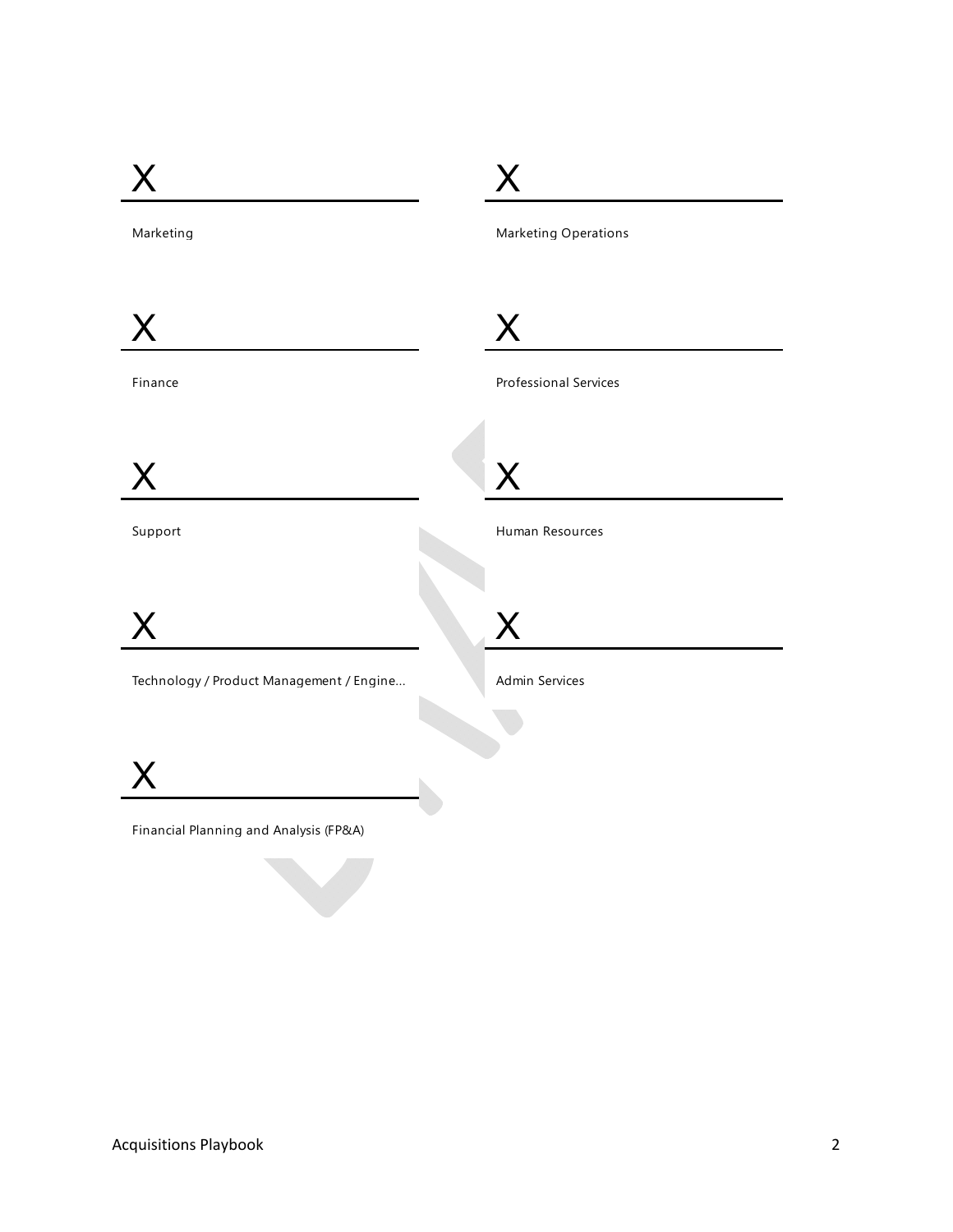## 1 Contents

| 2 |     |        |                                                                                |  |
|---|-----|--------|--------------------------------------------------------------------------------|--|
| 3 |     |        |                                                                                |  |
| 4 |     |        |                                                                                |  |
|   | 4.1 |        |                                                                                |  |
|   | 4.2 |        |                                                                                |  |
| 5 |     |        |                                                                                |  |
|   | 5.1 |        |                                                                                |  |
| 6 |     |        |                                                                                |  |
|   | 6.1 |        |                                                                                |  |
|   | 6.2 |        | Information that can be shared between potentially-to-be-acquired entities  11 |  |
|   | 6.3 |        |                                                                                |  |
|   | 6.4 |        |                                                                                |  |
|   | 6.5 |        |                                                                                |  |
|   | 6.6 |        |                                                                                |  |
|   |     | 6.6.1  |                                                                                |  |
|   |     | 6.6.2  |                                                                                |  |
|   |     | 6.6.3  |                                                                                |  |
|   |     | 6.6.4  |                                                                                |  |
|   |     | 6.6.5  |                                                                                |  |
|   |     | 6.6.6  |                                                                                |  |
|   |     | 6.6.7  |                                                                                |  |
|   |     | 6.6.8  |                                                                                |  |
|   |     | 6.6.9  |                                                                                |  |
|   |     | 6.6.10 |                                                                                |  |
|   |     |        |                                                                                |  |
|   | 7.1 |        |                                                                                |  |
|   | 7.2 |        |                                                                                |  |
|   | 7.3 |        |                                                                                |  |
|   | 7.4 |        |                                                                                |  |
|   | 7.5 |        |                                                                                |  |
|   |     | 7.5.1  |                                                                                |  |
|   |     | 7.5.2  |                                                                                |  |
|   |     | 7.5.3  |                                                                                |  |
|   |     | 7.5.4  |                                                                                |  |